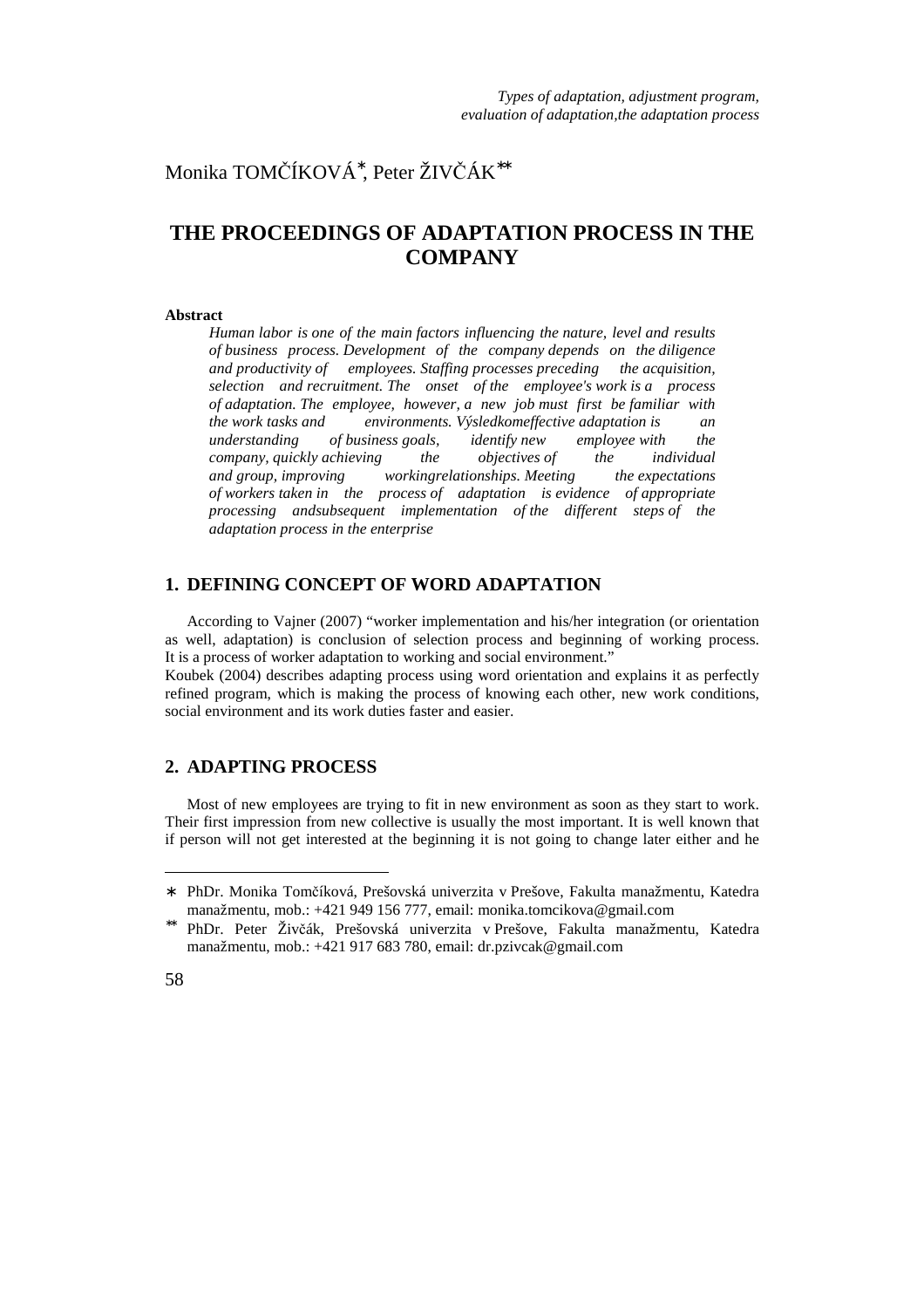or she will not continue doing it. If an employee is motivated during adapting process already, he/she has better chance to be successful in new job.

Process of adaptation is going through these phases:

- 1. Preoperational phase, which includes time period before change of life conditions. Person is creating an idea of what is awaiting for him/her and how he/she should gt ready for it.
- 2. Phase of global orientation, which is coming after moment when new conditions start to have its influence on person.
- 3. Phase of conscious changing of relationships starts when person starts to change his/her relationship towards new, changed life conditions and is able to use his/her potential for dealing with those changes.
- 4. Phase of adaptation, comes as a result of getting through the new life situation and conditions, or in case phase of resignation when the previous phase was not managed well. (Provazník, 1997)

# **3. ADAPTATION PROGRAM**

Majority of companies has a system of adaptation for newly hired employees. This system is composed of individual adaptation programs. Specific programs depend on size of the company and its content.

Accoding to Sojka and kol., 2008, this package should be combined of:

- organizational scheme of company,
- handbook of firm culture and politics,
- copy of collective agreement,
- description of job position,
- description of befits for employee.
- list of educational opportunities,
- information regarding dates and procedures of evaluation,
- company regulations,
- list of phone numbers and addresses.
- company paper and magazine etc.

# **4. TYPES OF ADAPTATION**

Generally we distinguish three levels of adaptation. These separate types are interfacing and influencing among theme selves, nevertheless they are still quite independent and they can develop each in different direction with different level of success, those are:

- 1. Social adaptation is process, which result is adequate inclusion of a new employee into private relationships connected to specific job group and into social atmosphere of organizational collective as well as assimilation to the new social roll. It is so called orientation component
- 2. Occupation adaptation is process, which result is adequate handling of work tasks and achievement of required performance standard as well as training and education of employee. This component is marked as so called training.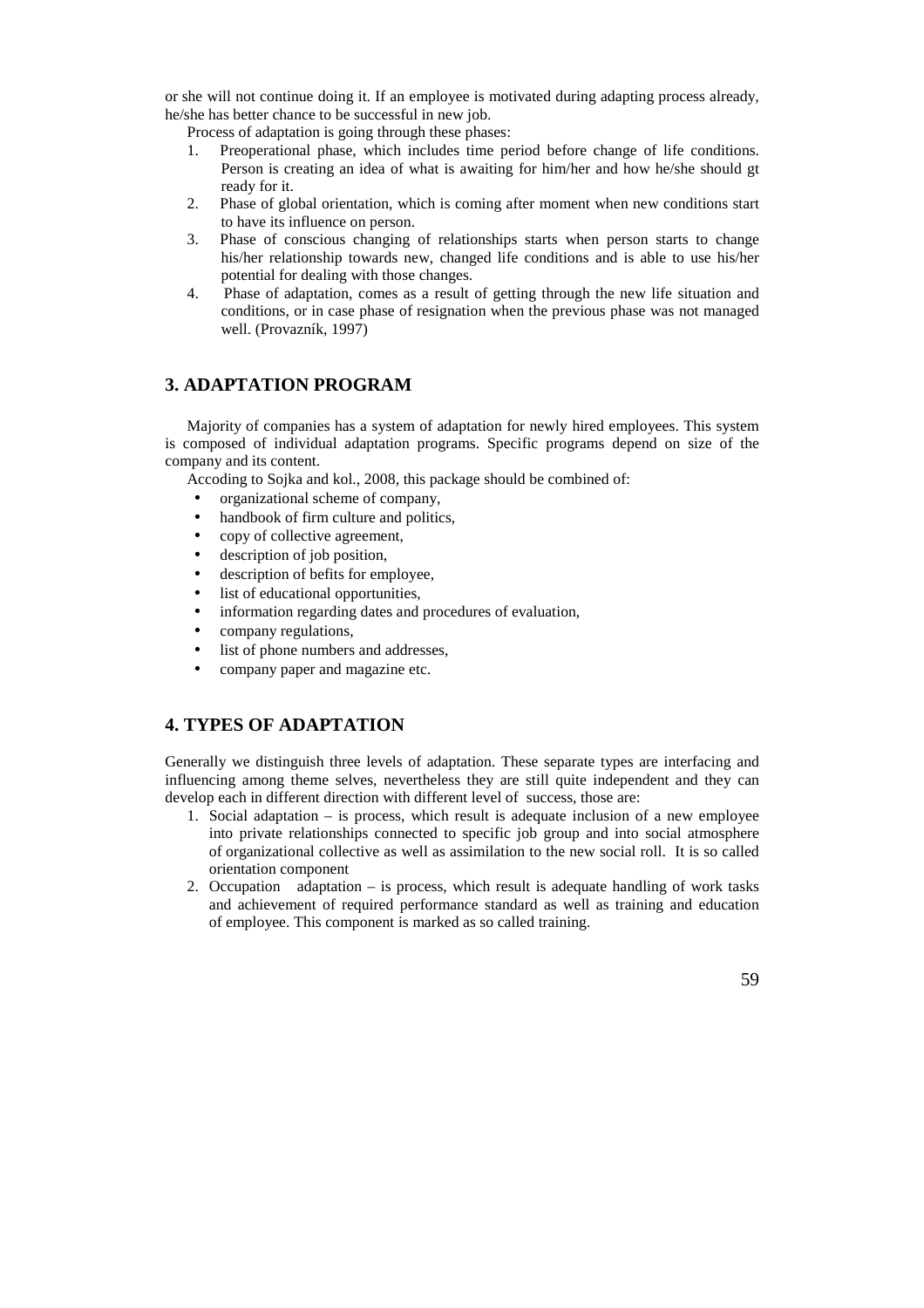3. Adaptation to the corporate culture – meaning, "forming of fellowship feeling of employee with company by showing him/her how does her/his job settle into the overall company frame". (Sojka a kol., 2008)

#### **4.1.Social adaptation**

**Social adaptation** concerns mainly employee positioning into a team, into work group. Employee should therefore be able to fit in collective, adjust to current conditions and interpersonal relationships. He/she has to be able to co-operate, accept group, into which h/she was put. To assure the adaptation process to be successful, other employees need to accept and welcome new colleague. It is complicated process of relationships, two-way adjusting and learning to compromise, which is not always running without problems. Crucial is the willingness to accept and adjust to new conditions for both sides, for "old collective" as well as for new member. The aim of social adaptation is to achieve employee inclusion into existing system of interpersonal relationships on workplace and in company (Kachňáková, 2003).

Chart 1: Factors affecting the process of social adaptation

| <b>External factors</b>                                                                                                                                                 | <b>Internal factors</b>                                                                                         |
|-------------------------------------------------------------------------------------------------------------------------------------------------------------------------|-----------------------------------------------------------------------------------------------------------------|
| work group<br>$\bullet$ relationships – formal, informal<br>• existing habits and traditions<br>personality of supervisor<br>$\bullet$<br>• social climate at workplace | • level of employee socialization<br>• level of person social maturity<br>social capacity of an individual etc. |
| $\sim$                                                                                                                                                                  | $\alpha$ $\alpha$ $\alpha$ $\alpha$ $\alpha$                                                                    |

Source: SOJKA, 2008

#### **4.2.Work adaptation**

Content of work adaptation is tightly connected to specific conditions of employment, for which employee was hired with his/her abilities, characteristics, knowledge, meaning with his/her readiness to do the given work.

Processes of adaptation are included here:

- physical and work conditions (noise, lightning at work, coloring, regime of work and rest, number of people in office etc.)
- character and content of work activity (requirements of position regarding the knowledge, skills, experience etc.)
- managing system and work organization in organization (Kachaňáková, 2003).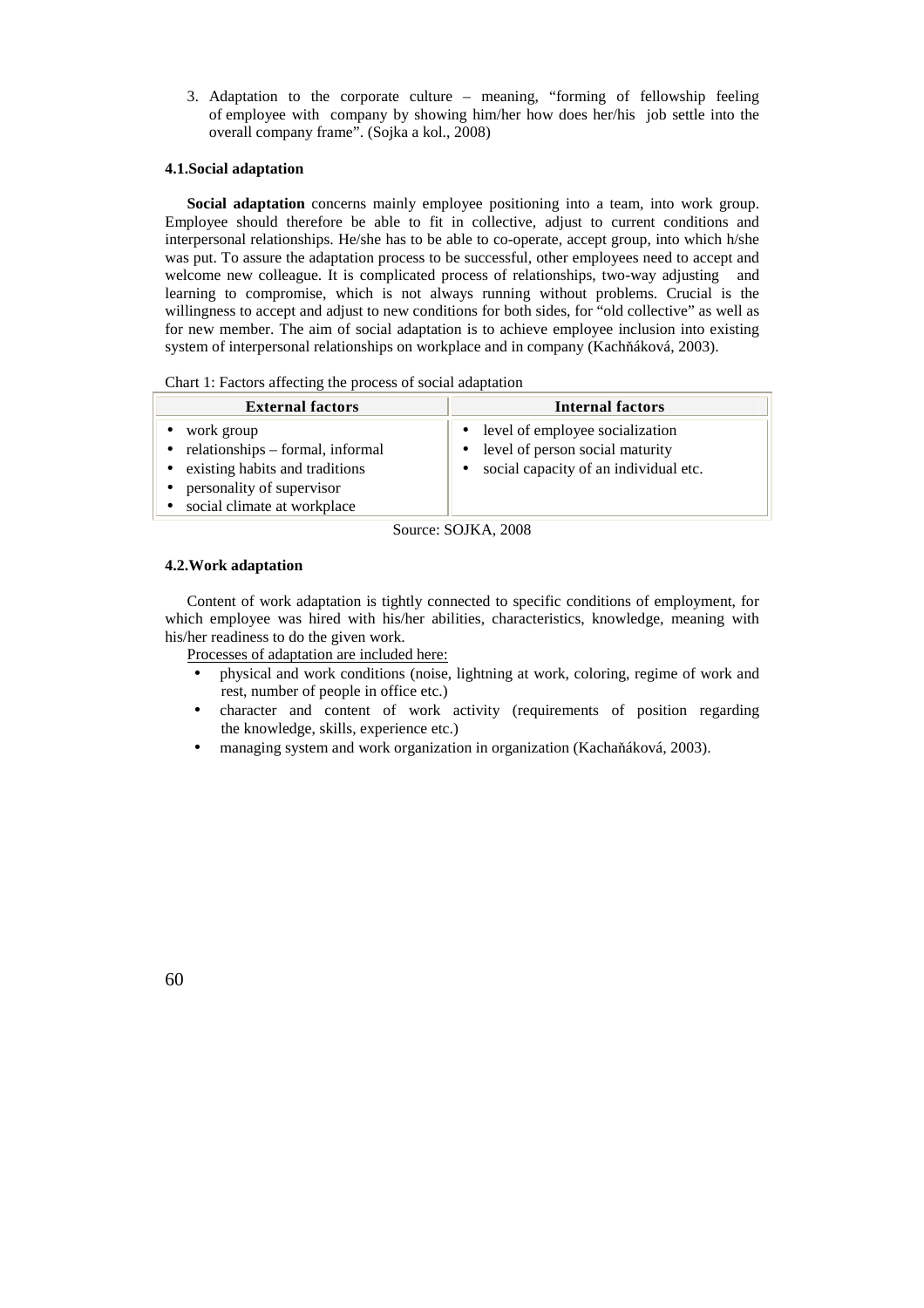Chart 2 : Factors influencing process of work adaptation

| <b>Objective factors</b>                                                                                                                                                                                                                                                | <b>Subjective factors</b>                                                                                                                                                                                                                                                                      |
|-------------------------------------------------------------------------------------------------------------------------------------------------------------------------------------------------------------------------------------------------------------------------|------------------------------------------------------------------------------------------------------------------------------------------------------------------------------------------------------------------------------------------------------------------------------------------------|
| content an characteristics of work<br>work organization<br>٠<br>work conditions<br>٠<br>method and style of managing<br>$\bullet$<br>evaluation of working performance<br>$\bullet$<br>rewarding system<br>$\bullet$<br>opportunities of education and development<br>٠ | (professional)<br>professional<br>competence<br>٠<br>capacity)<br>work ability (performance capacity)<br>٠<br>personal profile (personal capacity)<br>٠<br>social profile (social capacity)<br>٠<br>personal and work focus<br>(motivational)<br>٠<br>capacity)<br>situational state of person |

Source: Sojka, 2008

#### **4.3.Adaptation to corporate culture**

The goal of adaptation process in area of corporate culture is to help new employees to better orient in existing social norms and standards of procedures, adjust to it and achieve selfidentification of company dealings and employee, which is leading toward his/her prosperity and god name spreading. Factors, which either positively or negatively influence course of this kind of adaptation, are for instance power of corporate culture, relationship between dominant culture and subcultures in organization, stability or variability of the culture etc. Positive result of this adaptation form is specific degree of employee identification with organization, loyalty of employee toward organization (Sojka, 2008)

# **5. INFORMATION GIVEN DURING PROCESS OF ADAPTATION**

Adaptation concerns mostly newly hired employees. Entry to new position is generally accompanied by introductory courses. Its number and level of difficulty depend on type of organization, as well as on work character, for which the employee was hired. Amount of materials which will familiarize new worker with requirements of his/her employment, methodologies, rules, and regulations, are coming one by one in time, not only throughout adaptation process but according to character of work and according to what situation needs. (Koubek 2004).

In so called orientation informational package, which is given to employee in written form, so he/she can study should according to Koubek (1997) composed of:

- Organizational scheme.
- Handbook about corporate politics and culture,
- copy of collective agreement,
- description of job position,
- description of befits for employee,
- list of educational opportunities,
- copies of forms for employee work performance evaluation information regarding dates and procedures of evaluation,
- copies of other forms used by employees,
- informational sources (informational overviews).
- list of phone numbers and addresses,
- Company paper and magazine etc.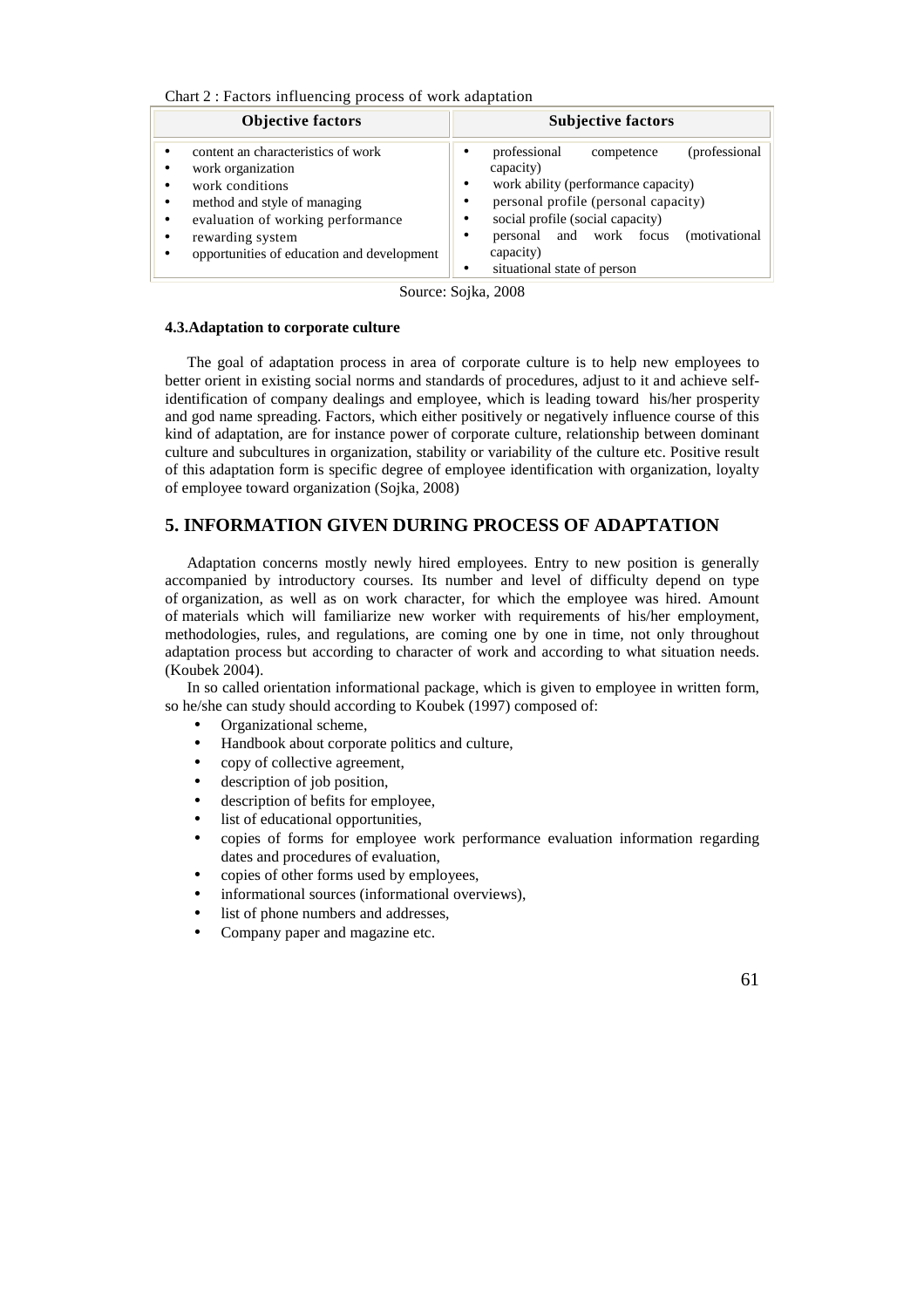- information regarding employee insurance,
- company regulations and rules of rewarding.

### **6. ADAPTATION EVALUATION**

Olex argues (2008) that employees get feedback base on continuous evaluations and final adaptation evaluation

- $\triangleright$  test is used for evaluation of whole-company adaptation of employees after first week of adaptation. It is used to find out how the person coped with work duties and rules or company functioning and possible problems if occurred any during this phase,
- continues evaluation of work routine by department supervisor is accomplished after third, sixth and ninth week of work,
- $\triangleright$  final evaluation of entire adaptation takes place after finalizing three-months adaptation process. Concluding evaluation is completed by head manager of the department and team of people from human resources, as well as by employee himself/herself b form of self-evaluation.

# **7. TIME SCHEDULE OF ADAPTATION**

According to Stýbl (1998) it is imperative, so that efficient adaptation process was not hurried. It needs time, which is different and depends on characteristics of work, experience and practice of person who is adapting, from level and quality of adapting process etc. In any case adaptation plan should be worked out efficiently so specific adaptation tasks can be managed according to it.

| Time of             | <b>Adaption process</b>                                               |
|---------------------|-----------------------------------------------------------------------|
| employment          |                                                                       |
| <b>Before</b> start | So called home preparation $-$ during this phase future employee is   |
|                     | given materials for study, he/she has opportunity to visit future     |
|                     | workplace, meet future co-workers                                     |
| week                | Employee is getting information associated with work entry – contract |
|                     | signing, courses (work safety, basic introductory etc.) meeting with  |
|                     | colleagues, supervisors, subordinates, is getting a lot of new        |
|                     | information regarding the organization.                               |
| $2. - 4. weeks$     | Different courses and work seminars                                   |
|                     | Collecting of experiences on different departments                    |
|                     | Employee is in contact with his/her couch, tutor, mentor and is       |
|                     | continuously evaluating integration and adaptation process.           |
| $2. - 5.$ month     | Goals had been defined, employee is performing tasks and activities – |
|                     | consulting and evaluating missions                                    |
| 6. month            | End of adaptation process – evaluation of fulfillment of given        |
|                     | objectives, defining of ne tasks.                                     |

Chart 3: Time agenda of integration and adaptation process

Source : VAJNER, 2007